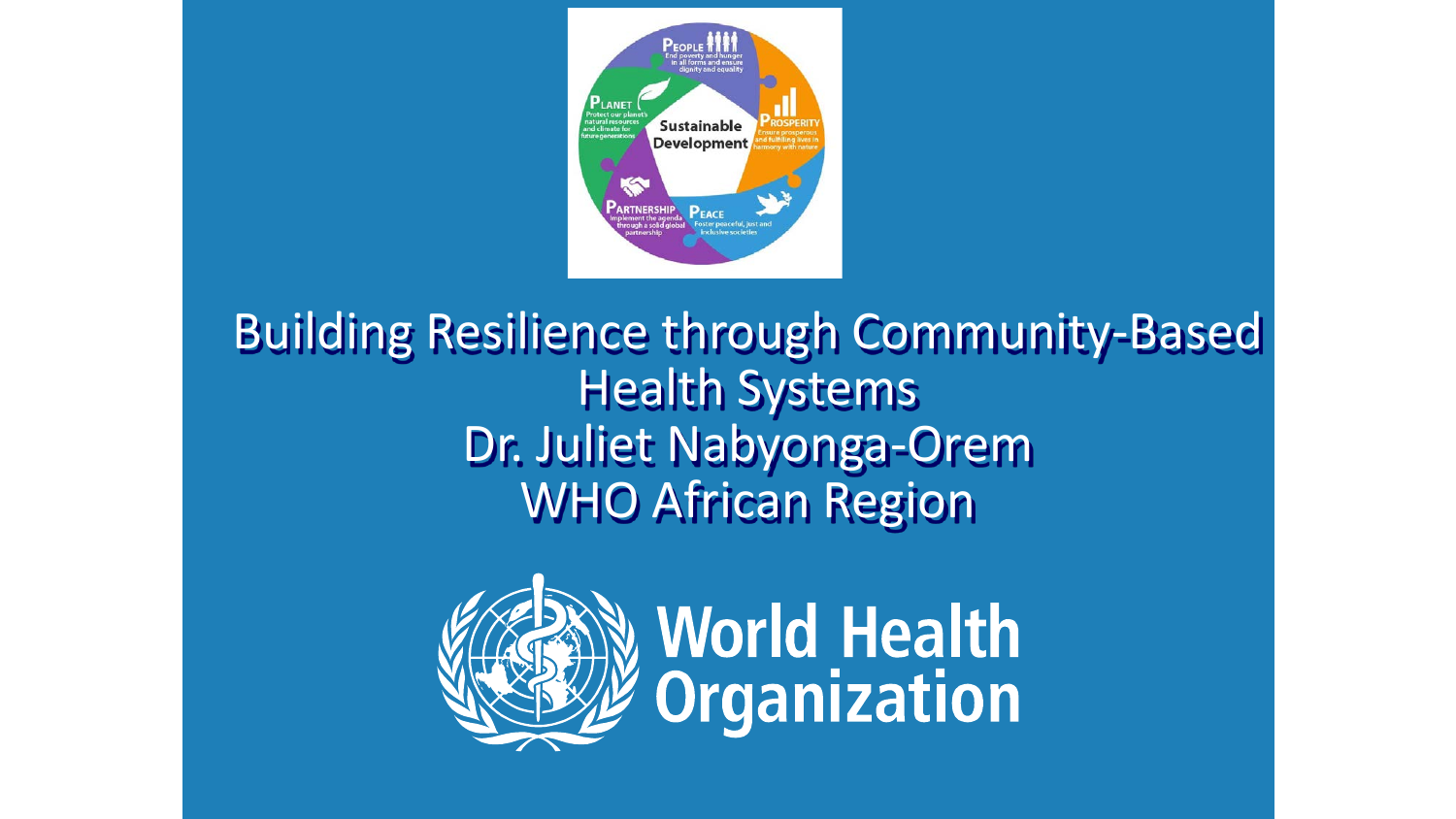## **Outline of the presentation**

● How have the lessons from EVD outbreak Informed building resilience

● Resilience of Health systems in the WHO African Region

● Resilience - Response to Covid-19

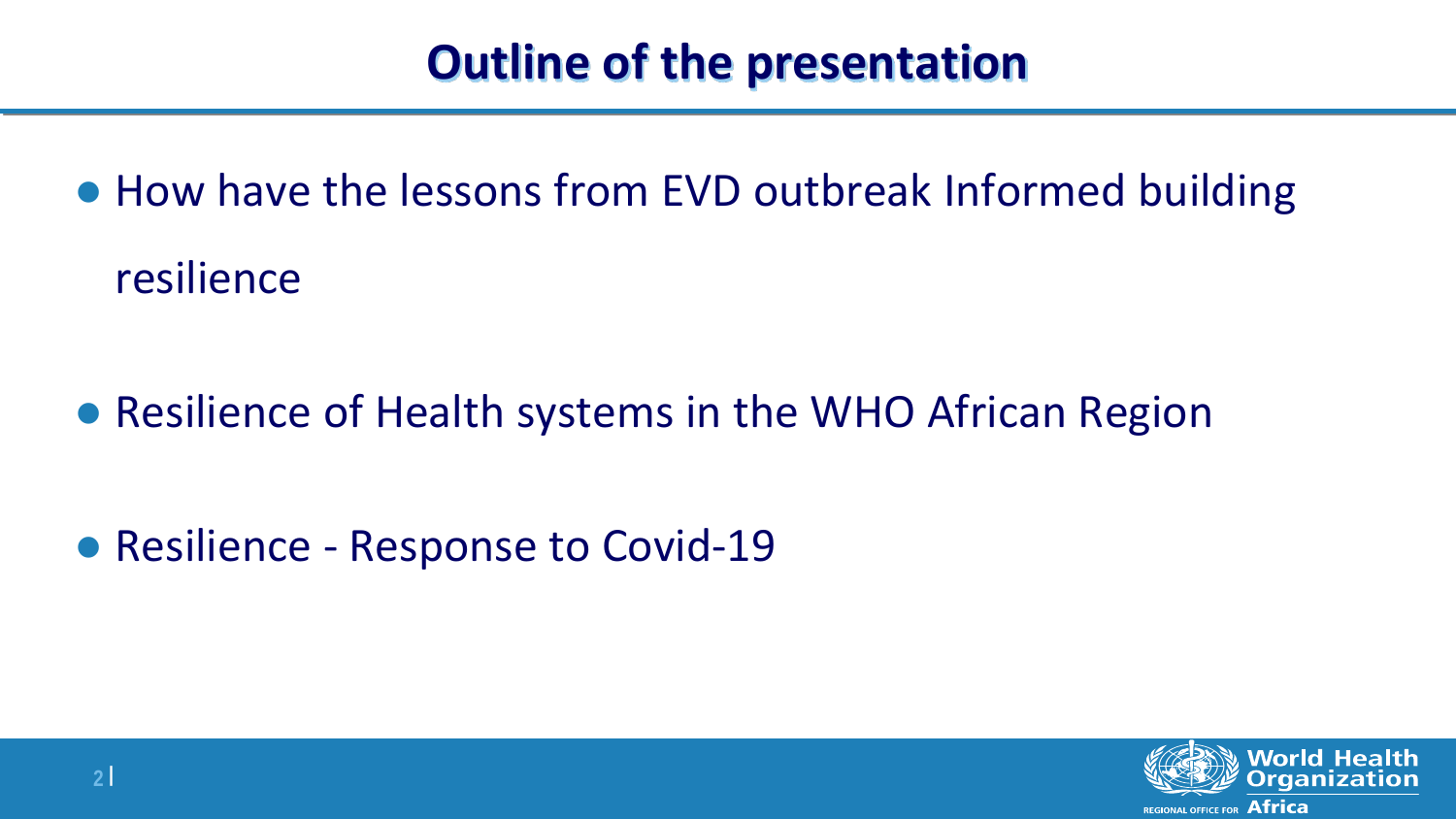## **Resilience - Lesson from Ebola**

**C**ommunity resilience built

- Communities have played a fundamental role in
- Ensure Community led response (RC RCCE) o Ethiopia – Covid response o Mozambique – response to a disaster (Cyclone) oDRC – Ebola
- Involvement of social workers and Anthropologists in the response
- Psychosocial support as part o the response
- **Decentralising laboratory diagnosis**

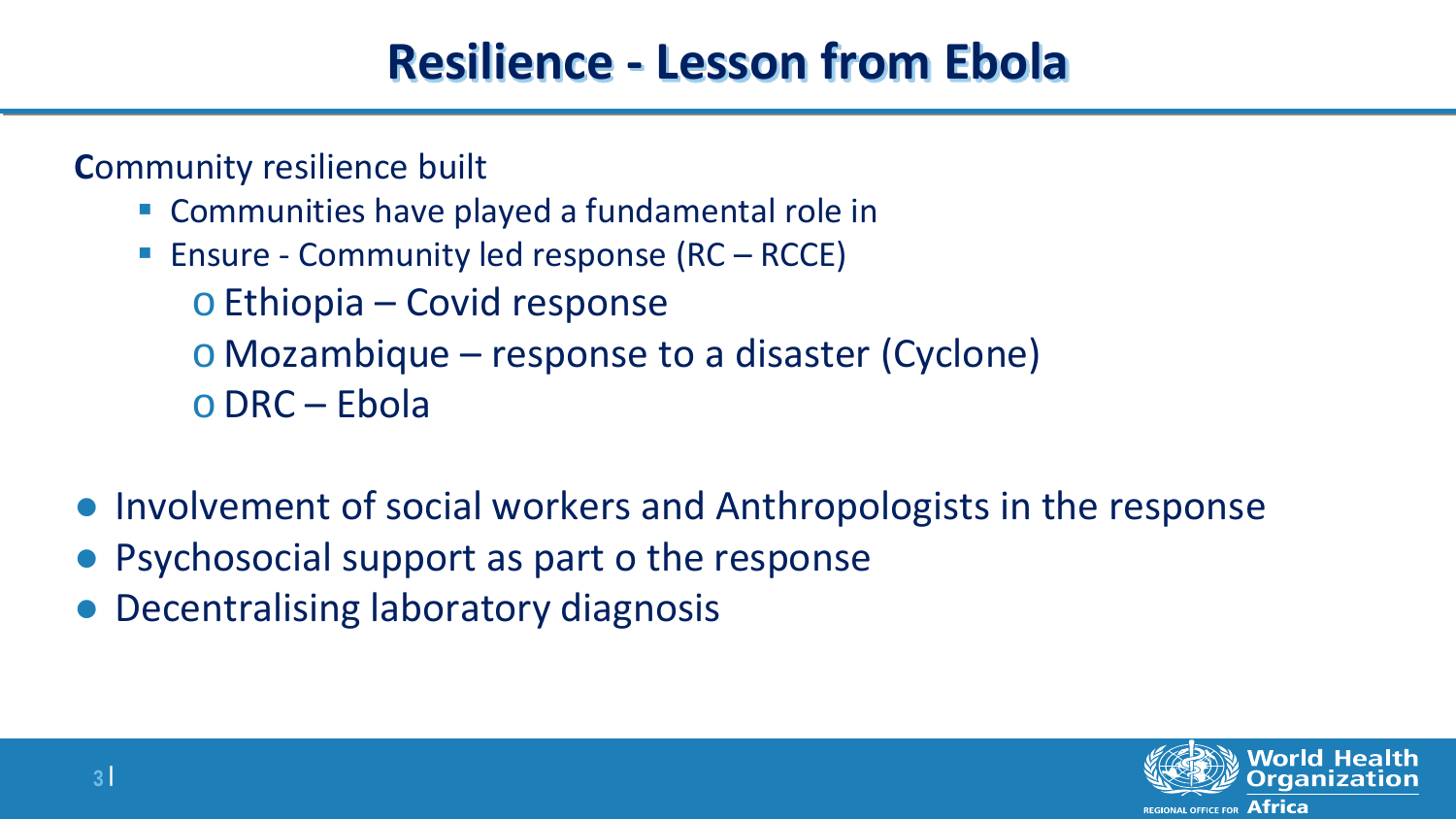### Where are we in Africa? – Inherent health systems resilience



Parameters considered

- Awareness of the system to capacities and risks
- Diversity of services and capacities
- Self-regulatory capacity for fast decision making
- Capacity for local mobilisation of resources
- Capacity to learn and transform (maximum score – 100)

How about capacity for intensive care in Africa; Limited ICU beds av. For 54 countries  $-3.1$  per 100,000 (range  $0.5 - 8.6$ )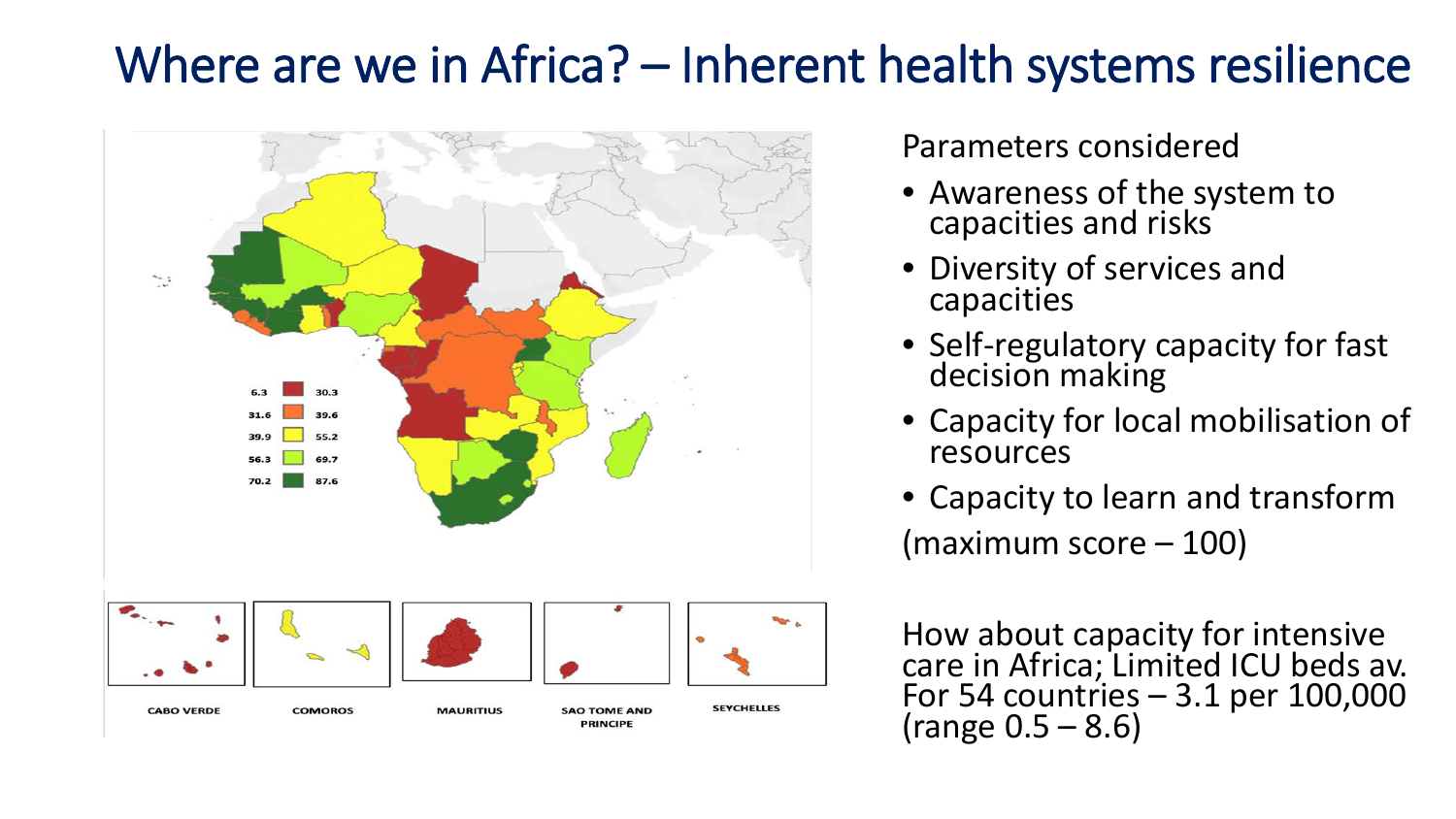Health financing in response to Covid-19 in African countries (Per capita GEH in current US\$ 2- 578)

| <b>Measured Undertaken</b>       | <b>Countries</b>                         |
|----------------------------------|------------------------------------------|
| <b>Established special funds</b> | Benin, Botswana, Burkina Faso,           |
| for COVID-19 (26                 | Cameroon, Chad, Comoros, Congo,          |
| countries)                       | Democratic Republic of Congo, Djibouti,  |
|                                  | Equatorial Guinea, Gabon, Ghana, Kenya,  |
|                                  | Lesotho, Mauritania, Mauritius, Nigeria, |
|                                  | South Africa, Uganda, Zambia, Zimbabwe,  |
|                                  | Côte d'Ivoire, Liberia, Niger, Senegal,  |
|                                  | Togo                                     |
| Re-                              | Cabo Verde, Eswatini, Ethiopia, The      |
| allocation/Supplementary         | Gambia, Guinea Bissau, Madagascar,       |
| budgets (14 countries)           | Mozambique, Namibia, Rwanda, São         |
|                                  | Tomé and Príncipe, Seychelles, United    |
|                                  | Republic of Tanzania, Uganda, Ghana      |
| <b>Contingency/Reserve</b>       | Uganda, South Africa, Malawi, Kenya      |
| <b>Fund (4 countries)</b>        |                                          |

| <b>Of the 26 Special funds</b>         |                         |  |
|----------------------------------------|-------------------------|--|
| <b>Extrabudgetary (n= 22)</b>          | On budget ( $n = 4$ )   |  |
| Benin, Botswana, Cameroon,             | Chad, Nigeria, Senegal, |  |
| Democratic Republic of Congo, Côte     | Zambia                  |  |
| d'Ivoire, Djibouti, Equatorial Guinea, |                         |  |
| Gabon, Ghana, Kenya, Lesotho, Liberia, |                         |  |
| Mali, Mauritania, Mauritius, Niger,    |                         |  |
| Sierra Leone, South Africa, Togo,      |                         |  |
| Tunisia, Uganda, Zimbabwe              |                         |  |